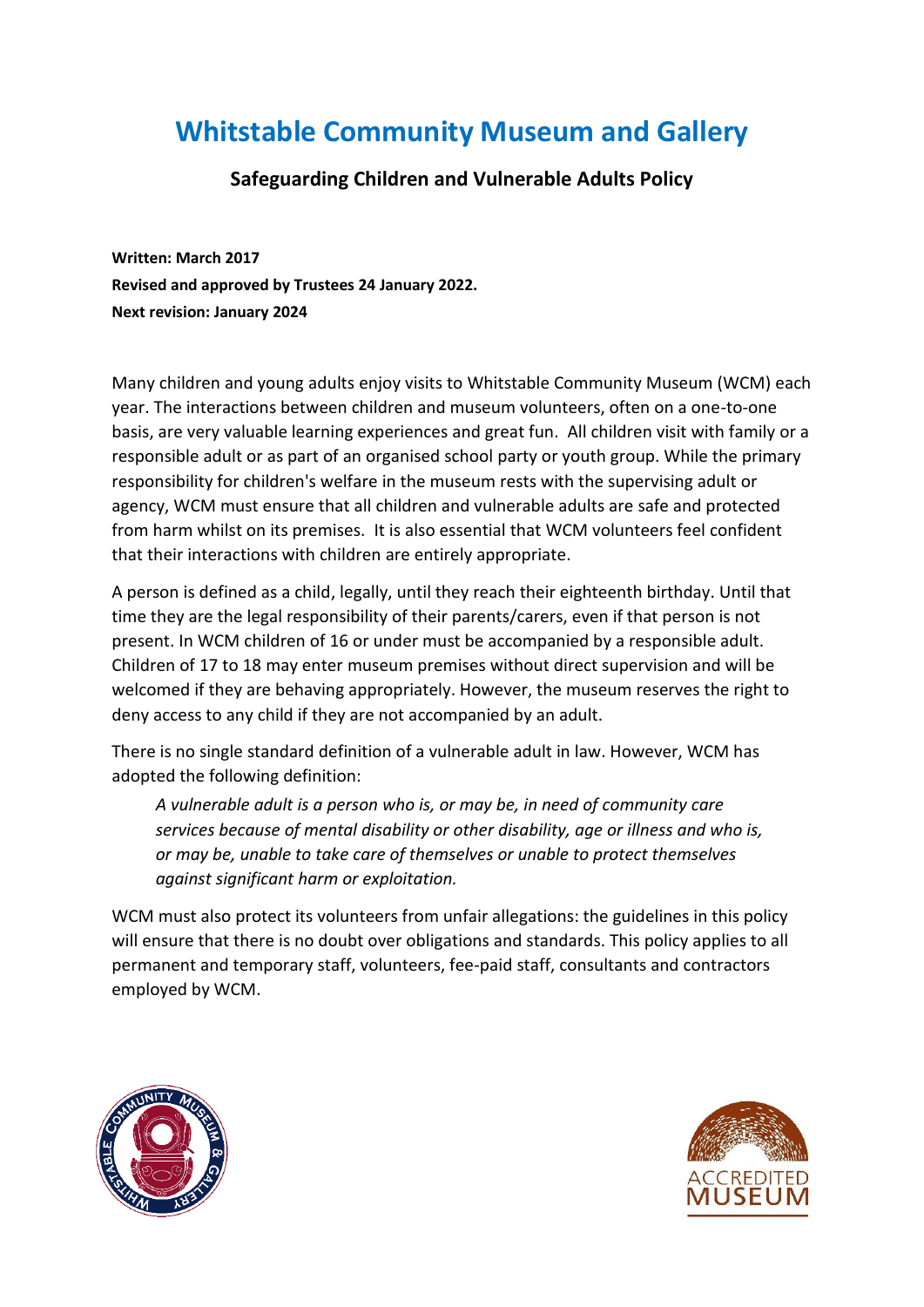### **Policy Statement**

WCM asserts that every child should have the support and a safe environment to:

- Be healthy
- Stay safe
- Enjoy and achieve
- Make a positive contribution

WCM's responsibility for safeguarding the children and vulnerable adults using its services is:

- To ensure that all its volunteers and contractors are clear about their individual behaviour and responsibilities in regard to the safety and enjoyment of visitors, particularly children and vulnerable adults, through its recruitment, induction and training.
- To ensure that its physical and virtual spaces are safe and secure, and promote enjoyable and positive experiences.
- To ensure that all suspicions and/or allegations of abuse will be properly investigated and dealt with appropriately, quickly, and referred to the appropriate agencies where necessary. In particular, if the museum encounters a case that constitutes, or may constitute, a criminal case against a child, the police will be informed.

#### WCM will therefore ensure that:

All volunteers who may have regular contact with young people and/or vulnerable adults through their volunteering or employment are carefully recruited and security-cleared through a check by the Disclosure and Barring Service (DBS). Currently no volunteers fit this category and DBS checks cannot be requested.

All volunteers, fee-paid staff, consultants and contractors are made aware of WCM Safeguarding Children and Vulnerable Adults Policy and Procedures through induction by their supervisor or line manager, and through regular training.

Teachers, group leaders and any other relevant parties are provided with information about the museum's policy, procedures and expectations regarding the safeguarding of children and vulnerable adults.

The WCM complaints procedure is accessible to all visitors, including children and vulnerable adults

#### **WCM responsibilities for this policy**

By creating this policy WCM understands that safeguarding children and vulnerable adults is a responsibility that is shared across the whole museum, however, the Trustees are responsible for this policy and accompanying procedures.

The Trustees are responsible for all procedures relating to the selection and induction of volunteers, including security and disclosure checks, and for advising on any disciplinary action required.

The Trustees are responsible for ensuring that all general building and security work taking place on WCM premises, including contractors, takes into account this policy and procedures.

Trustees will monitor the implementation of this policy, through management checks and ongoing assessment, and take appropriate action on any breaches within their areas of responsibility.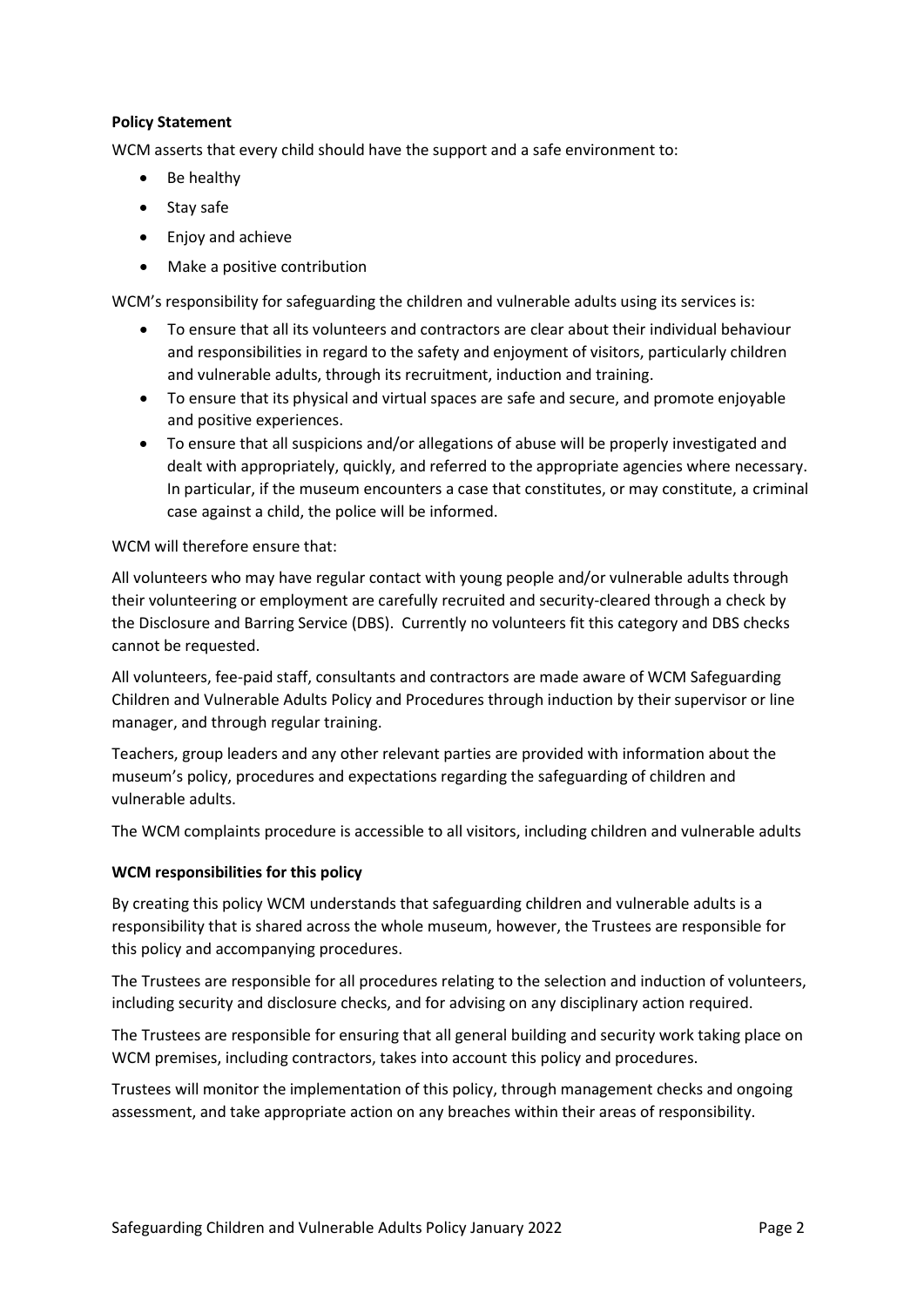Planning for public events and activities will take safeguarding issues into account in their risk assessments and incident planning e.g. referring to the Safeguarding procedures relating to permission for film & photography.

All volunteers have a responsibility to maintain appropriate standards of behaviour with regard to safeguarding and to report lapses in these standards by other volunteers as well as the public. Any concerns or reasonable suspicions of abuse by colleagues should be reported to the Trustees;

Volunteer should report allegations of inappropriate behaviour by the public towards children or vulnerable adults to the trustee on duty who will liaise with Supervising Adult of the group/child concerned and/or the police and social services as necessary.

#### **Recruitment**

All volunteer appointments are conditional upon a satisfactory application to the Trustees. All applicants will be required to provide employer/personal referees. For all current posts this level of check is sufficient.

Should any future posts with regular and/or unsupervised access to children or vulnerable adults be created, an enhanced disclosure via the Disclosure Barring Service would be required. Currently, no posts fall into this category.

#### **Training**

Supervisors/line managers will provide and explain the content of this policy to all new volunteers in the course of their induction process.

Any individual need for more detailed guidance and training will be facilitated by the Trustees

#### **Standards of Behaviour for WCM volunteers, fee-paid staff and contractors**

WCM wishes to protect its volunteers and contractors from unfair allegations and to enable them to ensure that they do not find themselves in potentially compromising situations. At the same time, the museum wishes its volunteer to feel empowered to help safeguard children and vulnerable adults. Therefore, WCM volunteers and contractors will:

- Approach any child in apparent distress and offer help but will ensure that they and the child are as visible as possible in a public space.
- Seek assistance from colleagues or supervisors in any situation involving children and/or vulnerable adults so that volunteer avoid finding themselves alone with a vulnerable person. The Front of House team will have two or more volunteers to ensure backup.
- Be aware of the possibility of danger from others and explore situations that seem suspicious.
- Keep a look out for children apparently unaccompanied and communicate the details of any lost children to the trustee on duty who is the Safeguarding representative.
- Keep any lost children in a public area where they can be clearly seen.
- Report any suspicion of abuse or inappropriate conduct immediately to a Trustee, who will in turn inform the Supervising Adult (provided they are not the alleged abuser). Concerns about the conduct of the Supervising Adult will be reported directly to their group's organisation e.g. a school and/or the police, as appropriate.